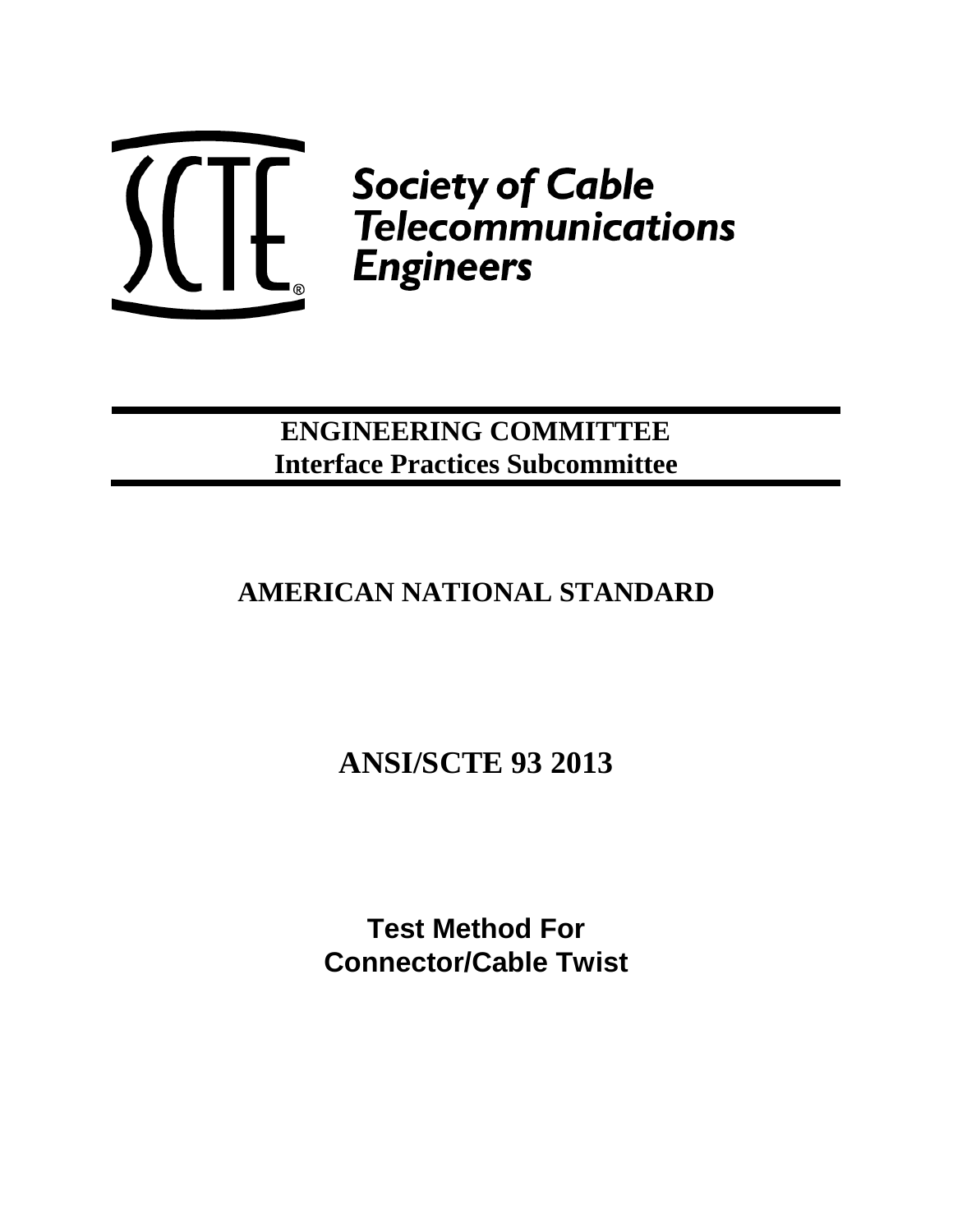#### **NOTICE**

The Society of Cable Telecommunications Engineers (SCTE) Standards are intended to serve the public interest by providing specifications, test methods and procedures that promote uniformity of product, interchangeability and ultimately the long term reliability of broadband communications facilities. These documents shall not in any way preclude any member or nonmember of SCTE from manufacturing or selling products not conforming to such documents, nor shall the existence of such standards preclude their voluntary use by those other than SCTE members, whether used domestically or internationally.

SCTE assumes no obligations or liability whatsoever to any party who may adopt the Standards. Such adopting party assumes all risks associated with adoption of these Standards, and accepts full responsibility for any damage and/or claims arising from the adoption of such Standards.

Attention is called to the possibility that implementation of this standard may require the use of subject matter covered by patent rights. By publication of this standard, no position is taken with respect to the existence or validity of any patent rights in connection therewith. SCTE shall not be responsible for identifying patents for which a license may be required or for conducting inquiries into the legal validity or scope of those patents that are brought to its attention.

Patent holders who believe that they hold patents which are essential to the implementation of this standard have been requested to provide information about those patents and any related licensing terms and conditions. Any such declarations made before or after publication of this document are available on the SCTE web site at [http://www.scte.org.](http://www.scte.org/)

All Rights Reserved

© Society of Cable Telecommunications Engineers, Inc. 2013 140 Philips Road Exton, PA 19341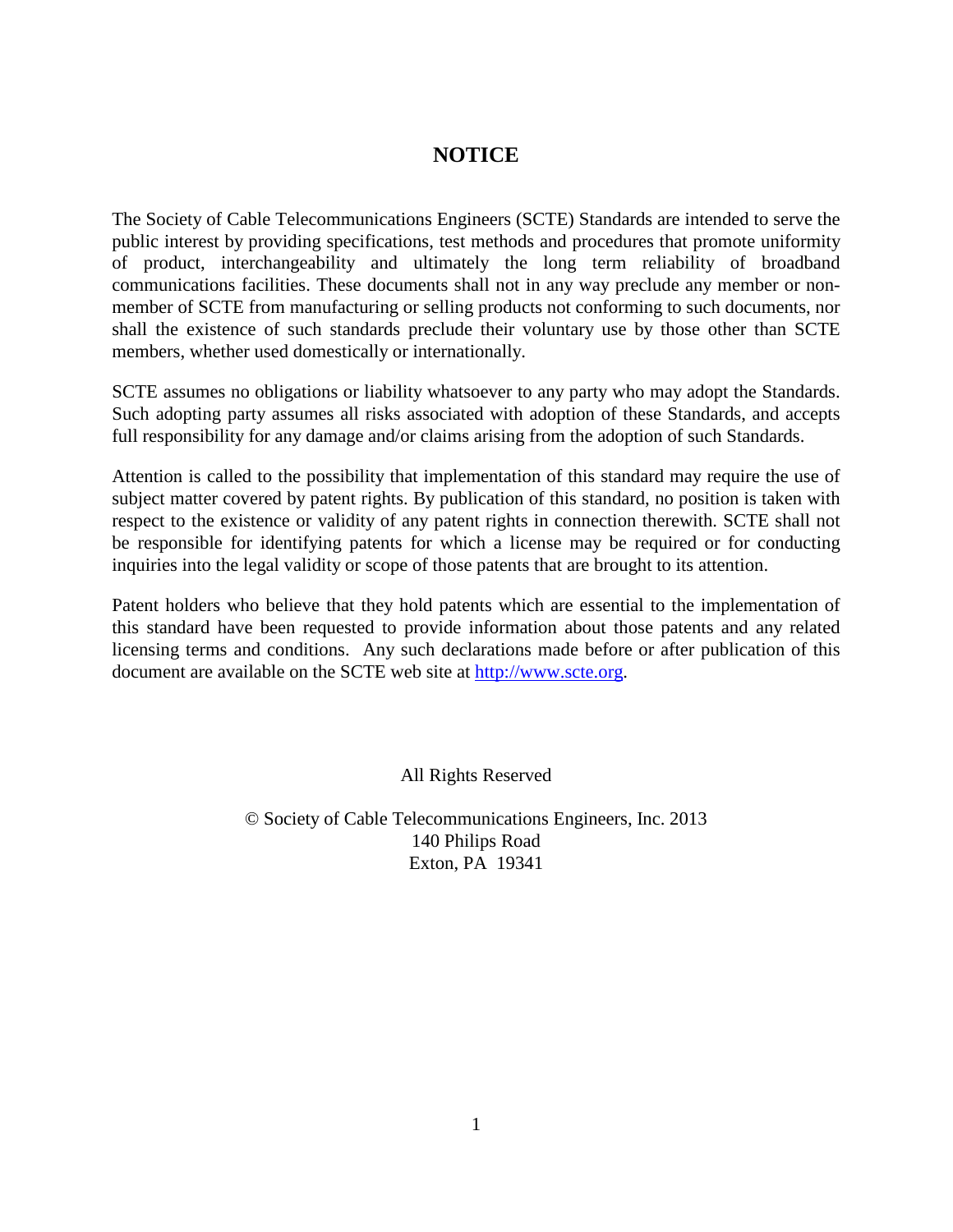## **TABLE OF CONTENTS**

| 2.0 |  |
|-----|--|
| 3.0 |  |
| 4.0 |  |
| 5.0 |  |
| 6.0 |  |
| 7.0 |  |
| 8.0 |  |
| 9.0 |  |
|     |  |

#### *LIST OF FIGURES*

| <b>FIGURE 1 - TYPICAL TEST SETUP</b>                                         | 10 |
|------------------------------------------------------------------------------|----|
| FIGURE 2A - POINTER AND RETAINING NUT                                        | 10 |
| FIGURE 2B - POINTER ON KS PORT OF CONNECTOR BODY                             | 11 |
| FIGURE 2C - POINTER AND RETAINING NUT ON KS PORT OF<br><b>CONNECTOR BODY</b> | 11 |
| FIGURE 2D - CONNECTOR BODY WITH POINTER AND RETAINING<br>NUT IN VICE         | 12 |
| FIGURE 3A - REAR VIEW OF DEGREE WHEEL AND RELATED PARTS 12                   |    |
| FIGURE 3B - FRONT VIEW OF DEGREE WHEEL                                       | 13 |
| FIGURE 4 - REAR VIEW OF DEGREE WHEEL ATTACHED TO CABLE                       | 13 |
| FIGURE 5 - TORQUE CONNECTOR BACK NUT AND NOTE ROTATION 14                    |    |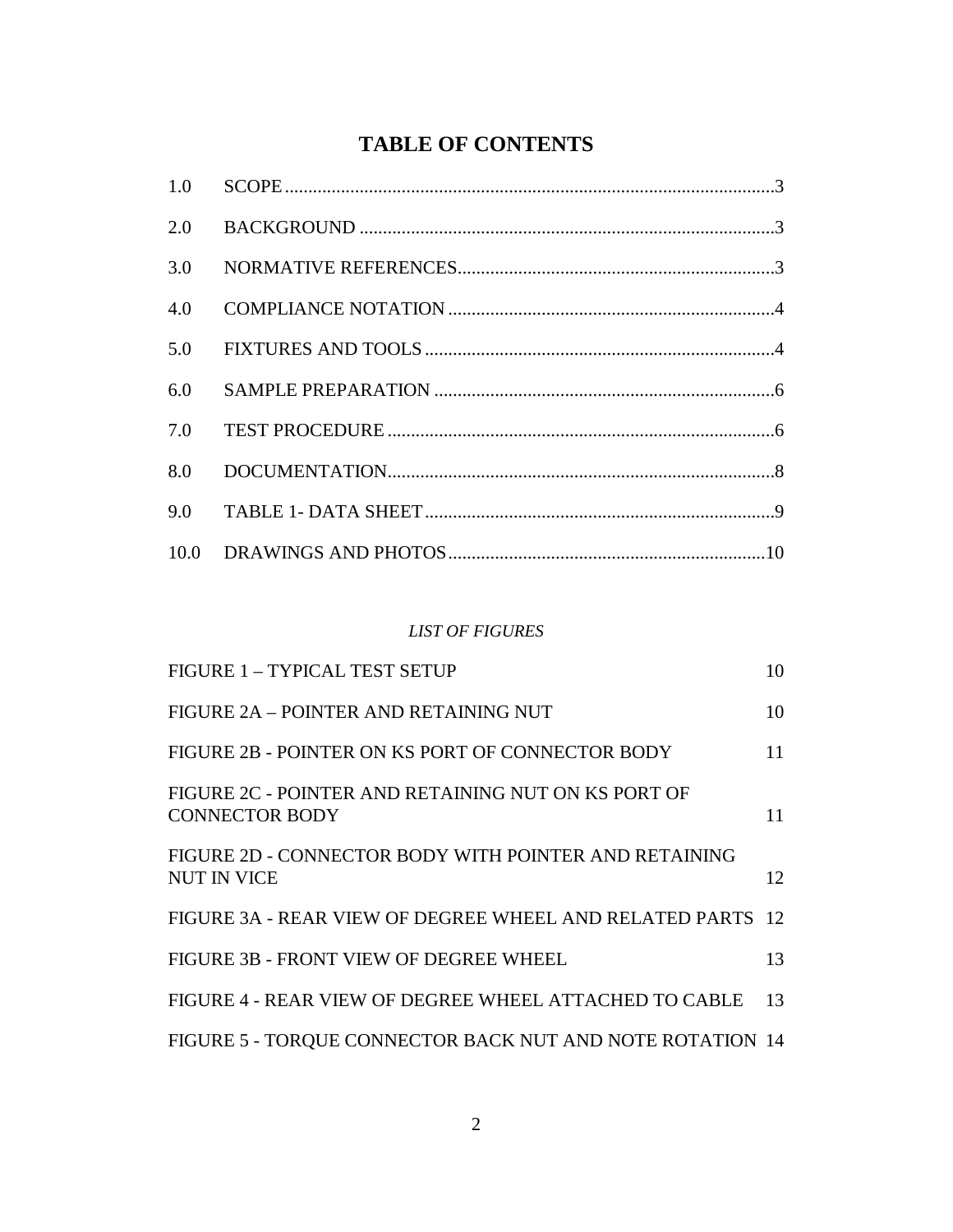#### **1.0 SCOPE**

This document details the equipment and procedures required to measure the relative degree of twisting imparted to a coaxial cables when installed into mainline plug connectors specifically.

Trunk and distribution cables meeting ANSI/SCTE 15 2006 and connectors meeting ANSI/SCTE 92 2012 are addressed.

#### **2.0 BACKGROUND**

This document provides procedures for evaluation of 2 and 3-piece pin type connectors. While this method can determine the relative degree of twisting imparted to a given cable by the connector under test (CUT), it does not take into consideration those factors that tend to influence cable twist during field installation. Results obtained using this procedure should not be construed to imply that cable twisting would occur similarly in the field. Some of those mitigating factors are:

- o Connector design
- o Connector/cable alignment
- o Cable construction variations
- o Cable size
- o Plant architecture- aerial or underground.
- o Cable lashing tension
- o Cable clamping hardware

#### **3.0 NORMATIVE REFERENCES**

The following documents contain provisions, which, through reference in this text, constitute provisions of the standard. At the time of Subcommittee approval, the editions indicated were valid. All standards are subject to revision; and while parties to any agreement based on this standard are encouraged to investigate the possibility of applying the most recent editions of the documents listed below, they are reminded that newer editions of those documents may not be compatible with the referenced version.

- 3.1 ANSI/SCTE 15 2006: Specification for Trunk, Feeder and Distribution Coaxial Cable
- 3.2 ANSI/SCTE 92 2012: Specification for 5/8-24 Plug (Male), Trunk and Distribution Connectors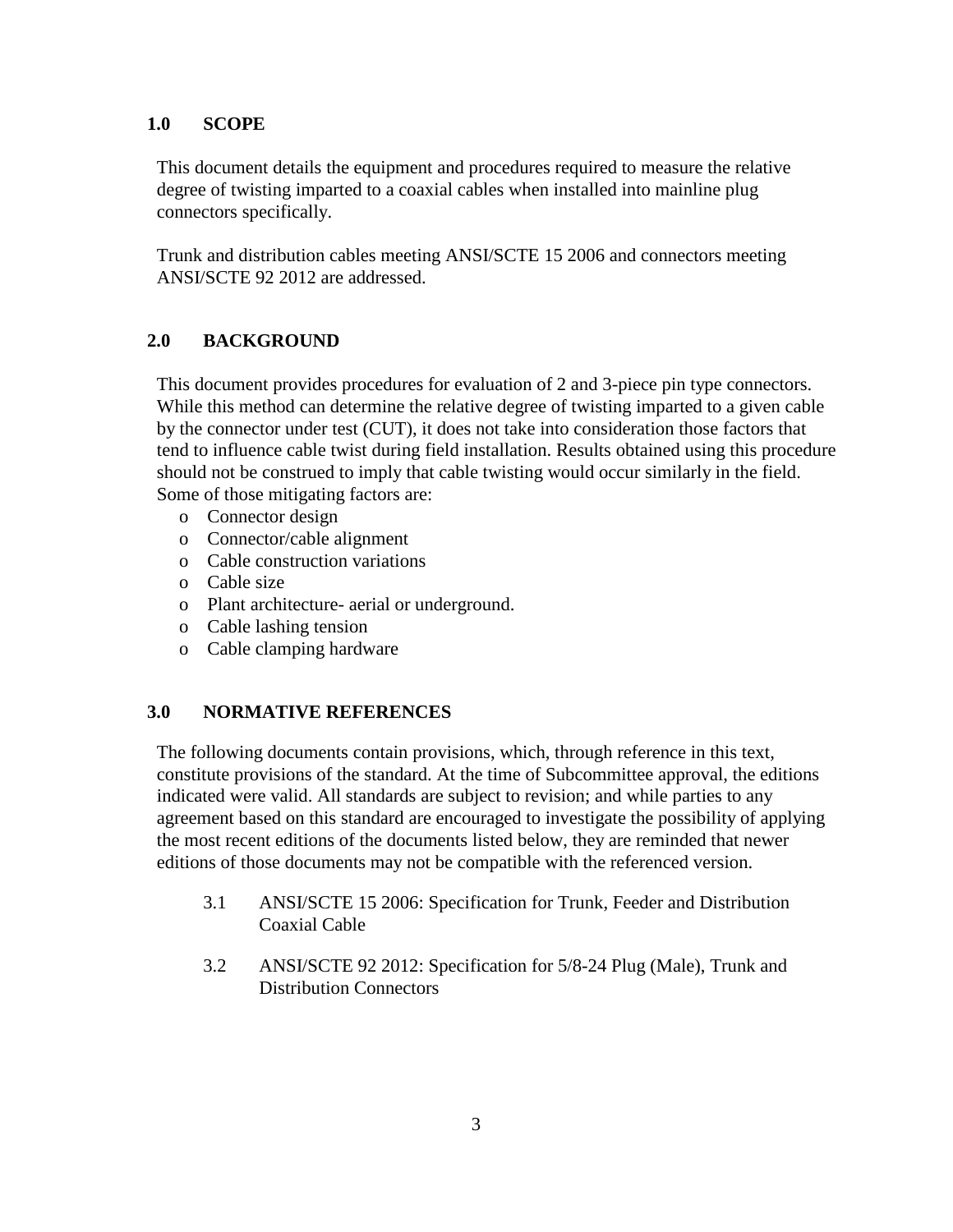#### **4.0 COMPLIANCE NOTATION**

| "SHALL"      | This word or the adjective "REQUIRED" means that the item is an          |
|--------------|--------------------------------------------------------------------------|
|              | absolute requirement of this specification.                              |
| "SHALL NOT"  | This phrase means that the item is an absolute prohibition of this       |
|              | specification.                                                           |
| "SHOULD"     | This word or the adjective "RECOMMENDED" means that there may            |
|              | exist valid reasons in particular circumstances to ignore this item, but |
|              | the full implications should be understood and the case carefully        |
|              | weighted before choosing a different course.                             |
| "SHOULD NOT" | This phrase means that there may exist valid reasons in particular       |
|              | circumstances when the listed behavior is acceptable or even useful,     |
|              | but the full implications should be understood and the case carefully    |
|              | weighed before implementing any behavior described with this label.      |
| "MAY"        | This word or the adjective "OPTIONAL" means that this item is truly      |
|              | optional. One vendor may choose to include the item because a            |
|              | particular marketplace requires it or because it enhances the product,   |
|              | for example; another vendor may omit the same item.                      |

#### **5.0 FIXTURES AND TOOLS**

- 5.1 A vise or other holding fixture capable of securing the body subassembly of the CUT in a horizontal orientation. The body subassembly is that section of the connector including the pin and male 5/8-24 threads.
- 5.2 A vise or other holding fixture capable of securing the cable at the end of the test sample opposite the CUT.
- 5.3 Hand tools recommended by connector manufacturer for cable preparation and connector installation.
- 5.4 Torque wrench(es) or other torque device(s) capable of the following:
	- 5.4.1 Pre-torquing main nut and/or back nut subassemblies to 18-22 lbins. Example: Utica click type torque sensing adjustable wrench, 10-50 lb-ins., Part #CHA6
	- 5.4.2 Torquing main nut and/or back nut subassemblies to meet the connector manufacturer's tightening torque or other tightening conditions as specified. Example: Utica click type torque sensing adjustable wrench, 15-75 lb-ft, Part #CH75F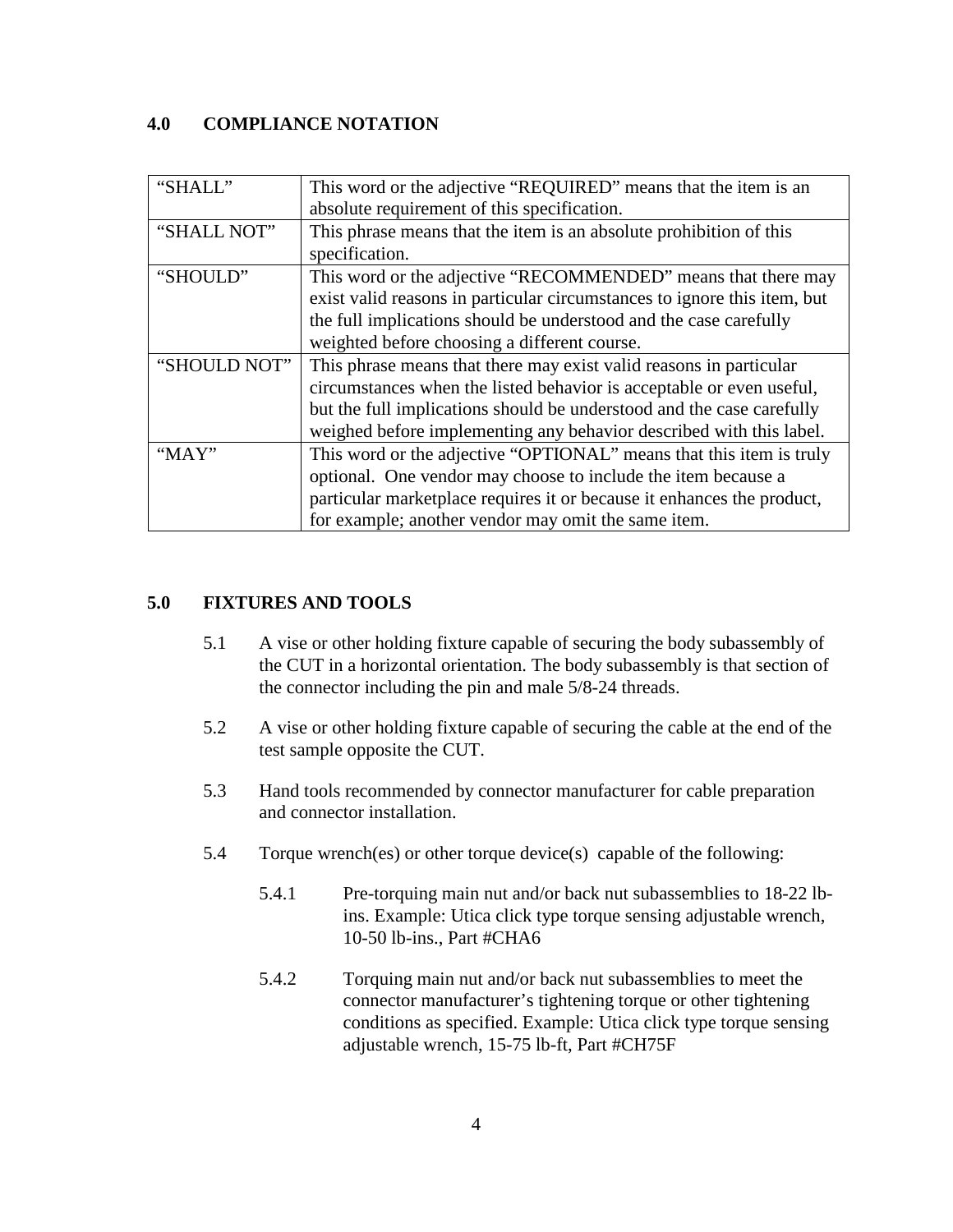Crow's foot wrenches can be used for this operation. If a ratchet or dial type wrench with a 90 degree square drive is used, be sure to install the crows foot wrench head at 90 degrees to the axis of the torque wrench to ensure proper readings.

- 5.5 Twist indicator- this accessory can be made from commonly available materials or items that can be readily purchased in most hardware stores. In its simplest configuration it is a "pointer" and a "degree wheel". Figure 1 of Paragraph 10 is a drawing of a typical test setup.
	- 5.5.1 The pointer should be a flexible wire-type construction capable of being rigidly affixed to the body (the section of the connector containing the male KS port) of the connector under test. Figures 2a, 2b, 2c, and 2d of Paragraph 10 are photos of a typical pointer and KS retaining nut and show their position on the KS male port of a connector body.
	- 5.5.2 The degree wheel is a circular configuration, typically 6-12 inches in diameter, capable of being rigidly affixed to the cable under test. The wheel should be marked in 1-degree increments. Figures 3a and 3b of Paragraph 10 are photos of a typical degree wheel. Alternatively, a degree wheel can be obtained from the following source:

Oregon Rule Company 1610 Red Soils Ct, Suite C Oregon City, OR. 97045 (ph) 503-657-8330 www.oregonruleco.com Part # 8GD-W360CW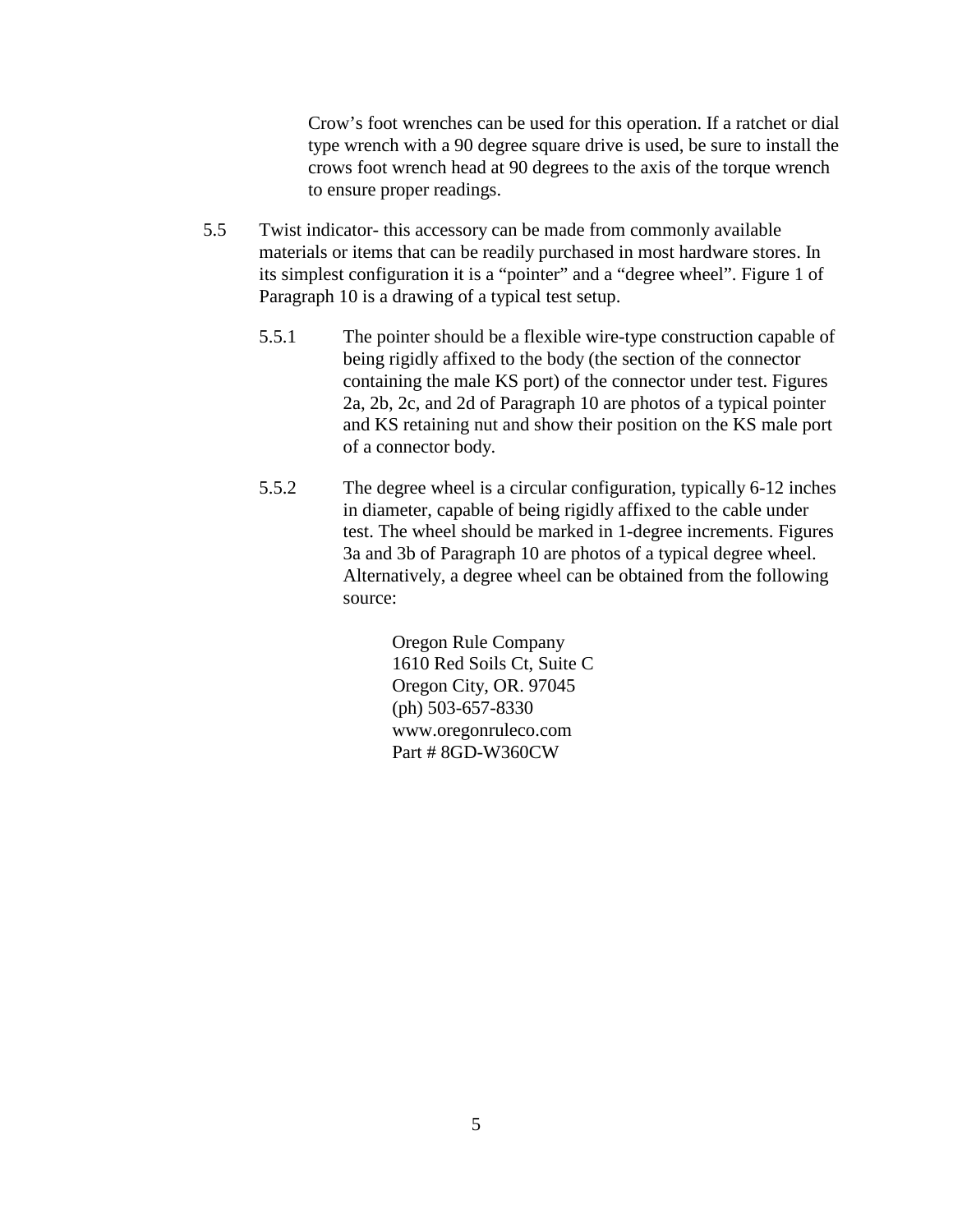#### **6.0 SAMPLE PREPARATION**

- 6.1 5 connector samples shall be tested unless specified otherwise.
- 6.2 Prepare one cable sample for each connector sample to be tested.
- 6.3 The overall length of the cable sample shall be  $48" \pm 1"$ .
- 6.4 Prepare one end of each cable sample in accordance with the connector manufacturer's instructions.
- 6.5 All cable sections and respective connector assemblies should be marked for purposes of identification.

#### **7.0 TEST PROCEDURE**

- 7.1 Conditioning
	- 7.1.1 Unless stated otherwise by the specifying authority, no conditioning is required.
- 7.2 Environmental Conditions
	- 7.2.1 Unless stated otherwise by the specifying authority, testing is to be conducted at a room ambient temperature of 20-26ºC (68-79ºF)
- 7.3 Cable Twist Procedure for 2-Piece Connector Assemblies. Refer to Figure 1.
	- 7.3.1 Install the pointer assembly onto the KS male port of the CUT. Refer to Figure 2c.
	- 7.3.2 Firmly secure the body subassembly of the CUT in the vise or holding fixture. Refer to Figure 2d.
	- 7.3.3 Slide the degree wheel onto the prepared end of the cable. It is not necessary to firmly affix the degree wheel to the cable at this time.
	- 7.3.4 Install the back nut subassembly onto the prepared cable end.
	- 7.3.5 Loosely thread the back nut/cable combination onto the body subassembly.
	- 7.3.6 While holding the cable in position with one hand, "pre-torque" the back nut subassembly to 18-20 lb-ins. This part of the procedure simulates the hand tightening performed in normal field installations to retain the cable prior to final tightening.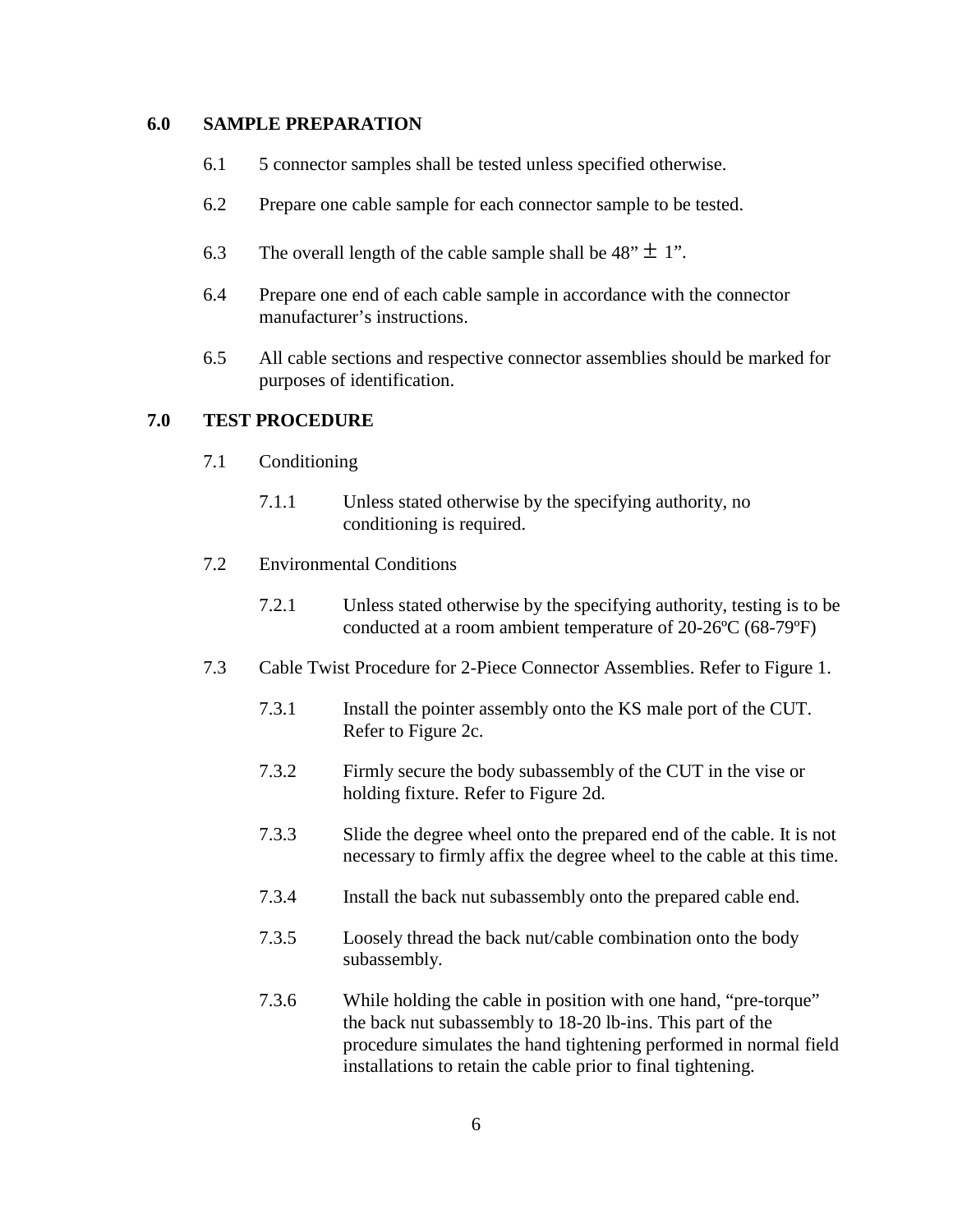- 7.3.7 Affix the degree wheel securely to the cable. The wheel should be as close as possible to the back nut subassembly without interfering with the final connector tightening operation. Refer to Figure 4.
- 7.3.8 Position the pointer in close proximity to the degree wheel and note the pointer starting position on the wheel. This position is the "zero" degree or starting position from which subsequent cable rotation will be referenced.
- 7.3.9 Secure the far end of the cable. (Opposite the CUT)
- 7.3.10 Using a torque wrench or other tool as recommended, tighten the connector back nut subassembly as detailed by the connector manufacturer's instructions. Refer to Figure 5.
- 7.3.11 Note the amount of cable twist on the data sheet provided.
- 7.4 Test Procedure for 3-Piece Connector Assemblies. Refer to Figure 1.
	- 7.4.1 Install the pointer onto the KS male port of the CUT.
	- 7.4.2 Firmly secure the body subassembly of the CUT in the vise or holding fixture.
	- 7.4.3 Slide the degree wheel onto the prepared end of the cable. It is not necessary to firmly affix the degree wheel to the cable at this time.
	- 7.4.4 Loosely install the back nut and main nut subassemblies onto the prepared cable end.
	- 7.4.5 Loosely thread the main nut onto the body subassembly.
	- 7.4.6 While holding the cable in position with one hand torque the main nut subassembly to 18-22 lb-ins. This part of the procedure simulates the hand tightening performed in normal field installations to retaining the cable prior to final tightening using 2 wrenches. Do not yet thread the back nut onto the main nut!
	- 7.4.7 Affix the degree wheel securely to the cable. The wheel should be as close as possible to the back nut subassembly without interfering with the final connector tightening operation.
	- 7.4.8 Position the pointer in close proximity to the degree wheel and note the pointer starting position on the wheel. This position is the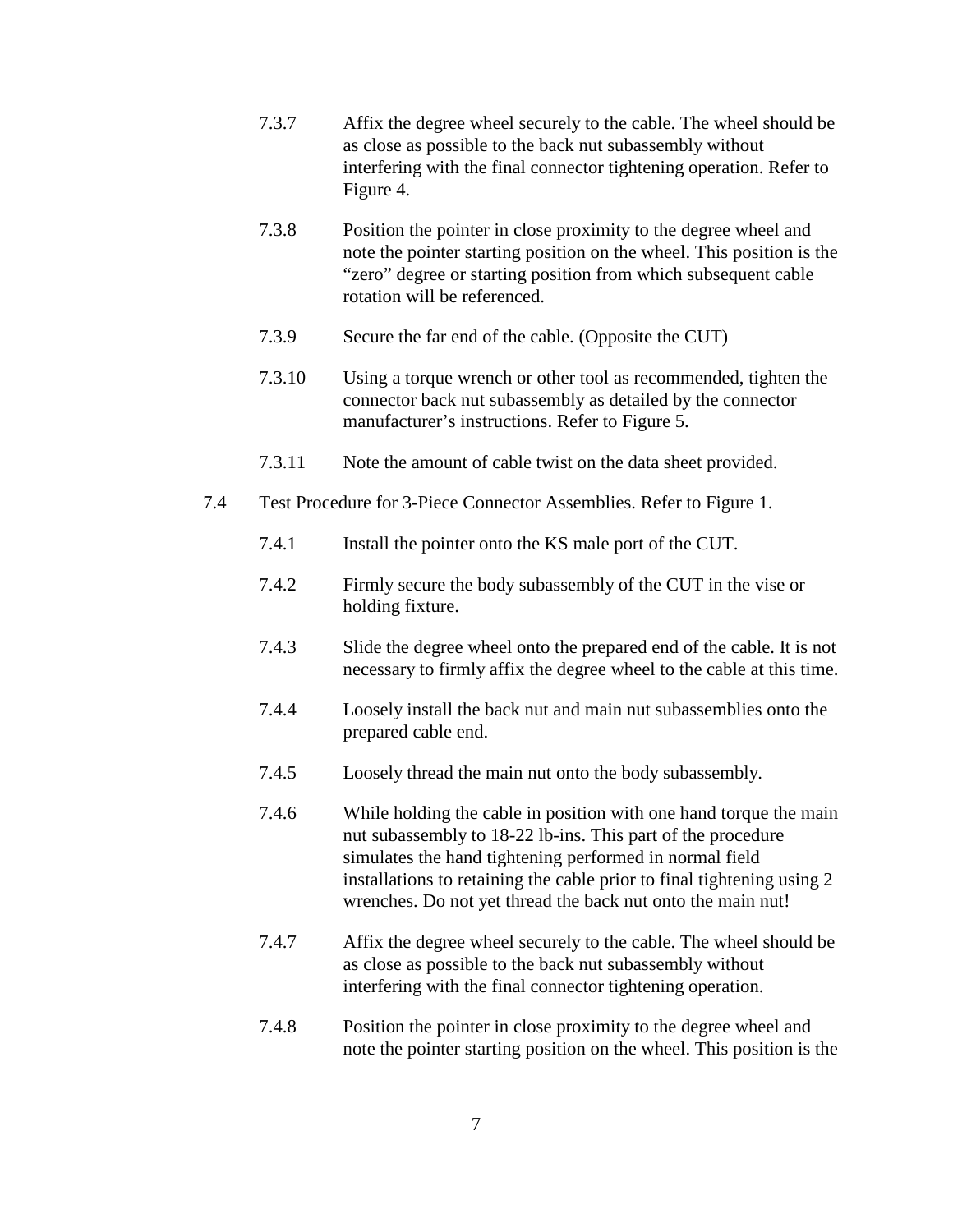"zero" degree or starting position from which subsequent cable rotation will be referenced.

- 7.4.9 Using a torque wrench or other tool as recommended, tighten the connector main nut subassembly as detailed by the connector manufacturer's instructions.
- 7.4.10 Note the amount of cable rotation on the data sheet provided. Reference Figure 4.
- 7.4.11 Thread the back nut subassembly onto the main nut by hand. Using two wrenches or other tools as recommended, tighten the connector back nut subassembly as detailed by the connector manufacturer's instructions. Note: Do not allow the main nut to rotate! If main nut rotation is a problem during this step, special fixturing may be needed. Another option would be to secure the main nut into a holding fixturing, and then completing the installation and rotation measurement of the back nut.
- 7.4.12 Note the total amount of cable rotation on the data sheet provided. Refer to Figure 4.

#### **8.0 DOCUMENTATION**

- 8.1 Note the following information on the data sheet provided.
	- 8.1.1 Date of test.
	- 8.1.2 Name of technician performing test.
	- 8.1.3 Catalog number of connector under test (where applicable).
	- 8.1.4 Cable manufacturer and part or catalog number.
	- 8.1.5 Sample ID numbers.
	- 8.1.6 Measured cable twist in degrees.
	- 8.1.7 Equipment used including Model No., Serial No., and calibration due date.
	- 8.1.8 Note any special assembly conditions or recommended torque.
	- 8.1.9 Provide copy of connector manufacturer's instructions if available.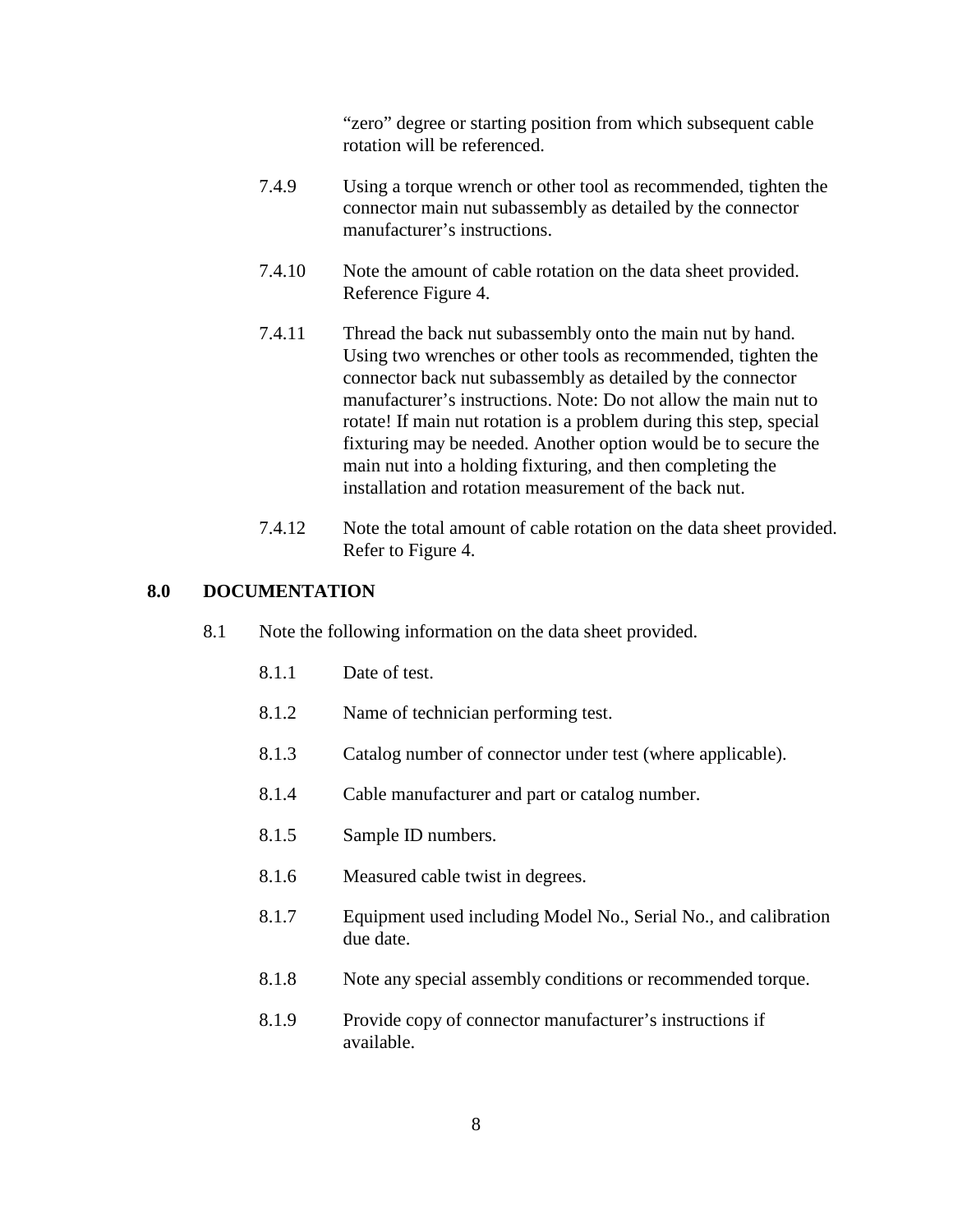### **9.0 TABLE 1- DATA SHEET**

#### **CABLE TWIST DURING CONNECTOR INSTALLATION**

| Date:                      | <b>Technician:</b> |                                  |  |  |
|----------------------------|--------------------|----------------------------------|--|--|
| <b>Connector Mfr:</b>      | $Cat$ #:           | <b>Mfr's Recommended Torque:</b> |  |  |
| <b>Cable Mfr:</b>          | $Cat$ #:           |                                  |  |  |
| <b>Special Conditions:</b> |                    |                                  |  |  |
|                            |                    |                                  |  |  |
|                            |                    |                                  |  |  |
| <b>Equipment:</b>          |                    |                                  |  |  |
|                            |                    |                                  |  |  |
|                            |                    |                                  |  |  |

| Sample # | Twist, Degs. | <b>Comments</b> |
|----------|--------------|-----------------|
|          |              |                 |
|          |              |                 |
|          |              |                 |
|          |              |                 |
|          |              |                 |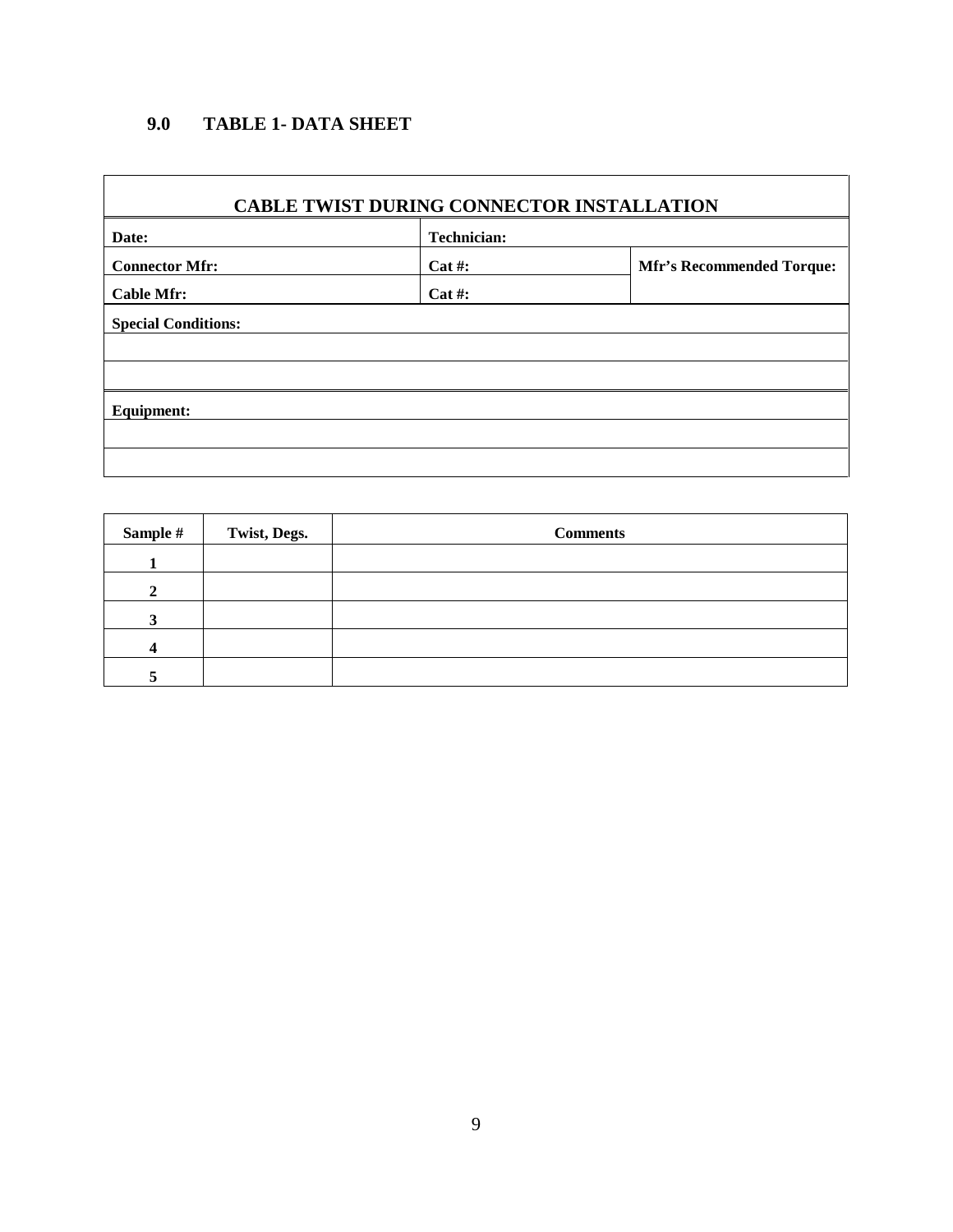## **10.0 DRAWINGS AND PHOTOS**



**Figure 1 – Typical Test Setup**

<span id="page-10-1"></span><span id="page-10-0"></span>

**Figure 2a – Pointer and Retaining Nut**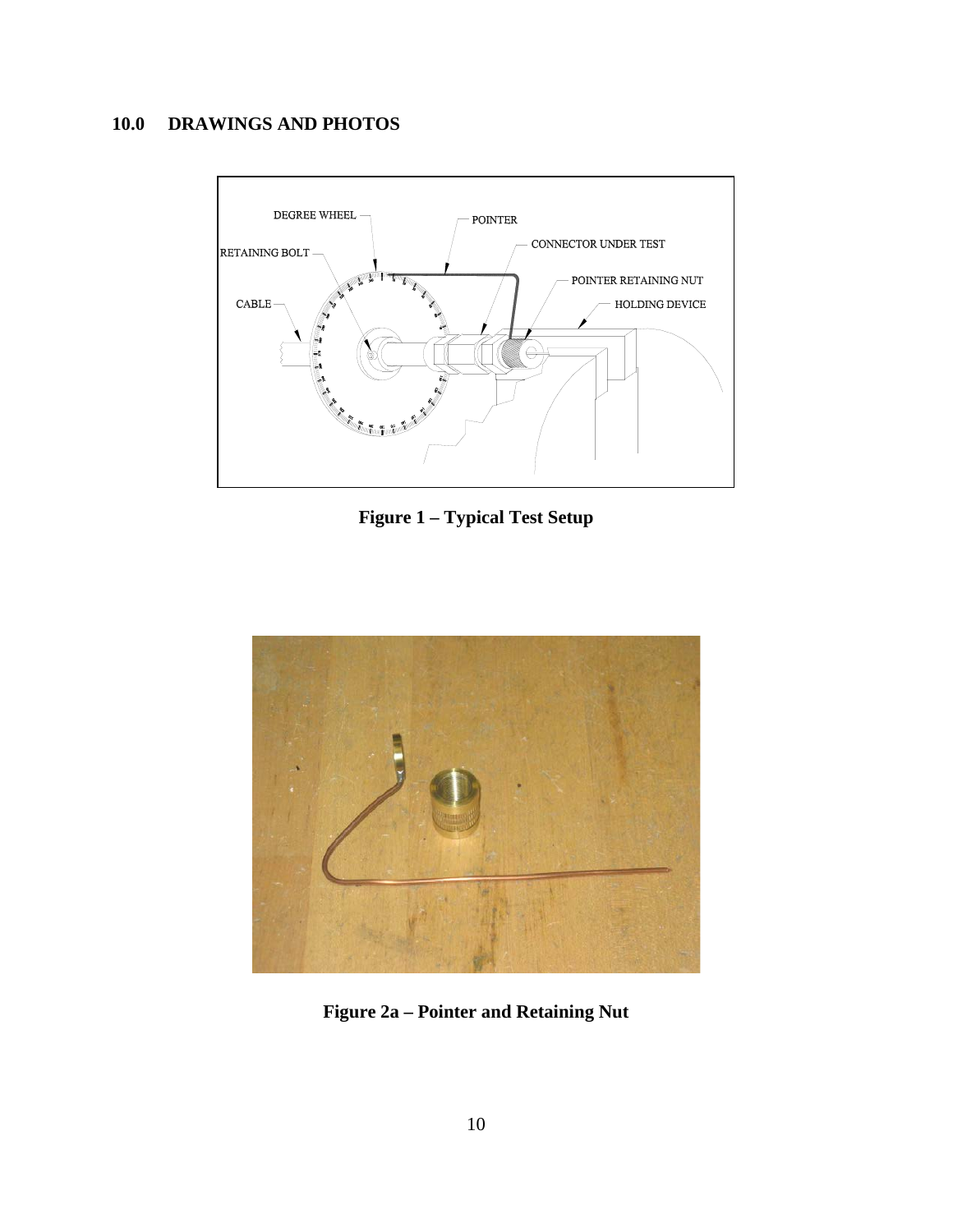

**Figure 2b - Pointer on KS port of connector body**

<span id="page-11-1"></span><span id="page-11-0"></span>

**Figure 2c - Pointer and retaining nut on KS port of connector body**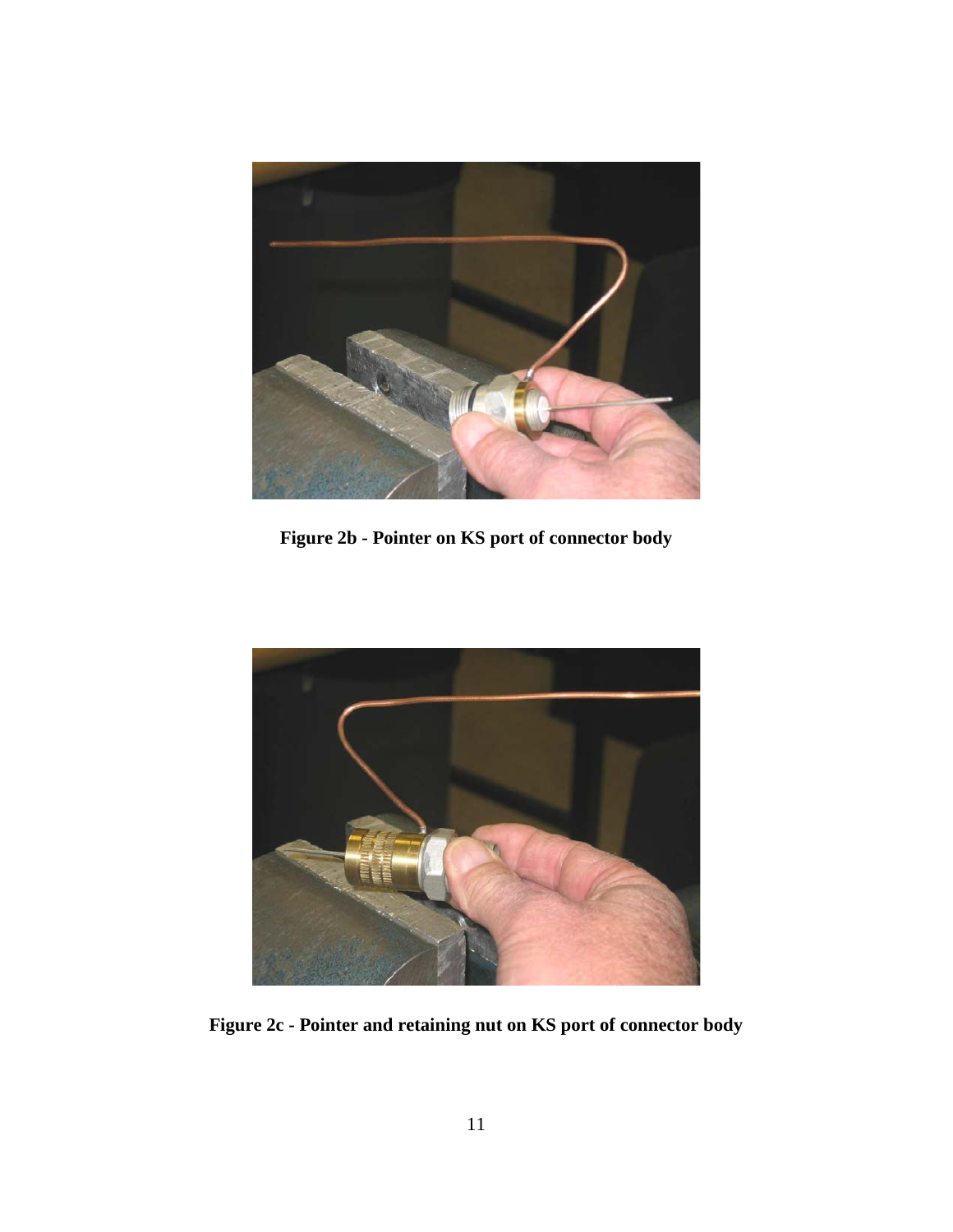

**Figure 2d - Connector body with pointer and retaining nut in vice**

<span id="page-12-1"></span><span id="page-12-0"></span>

**Figure 3a - Rear view of degree wheel and related parts** Note the "slide-in" cable bushing sized to fit cable O.D.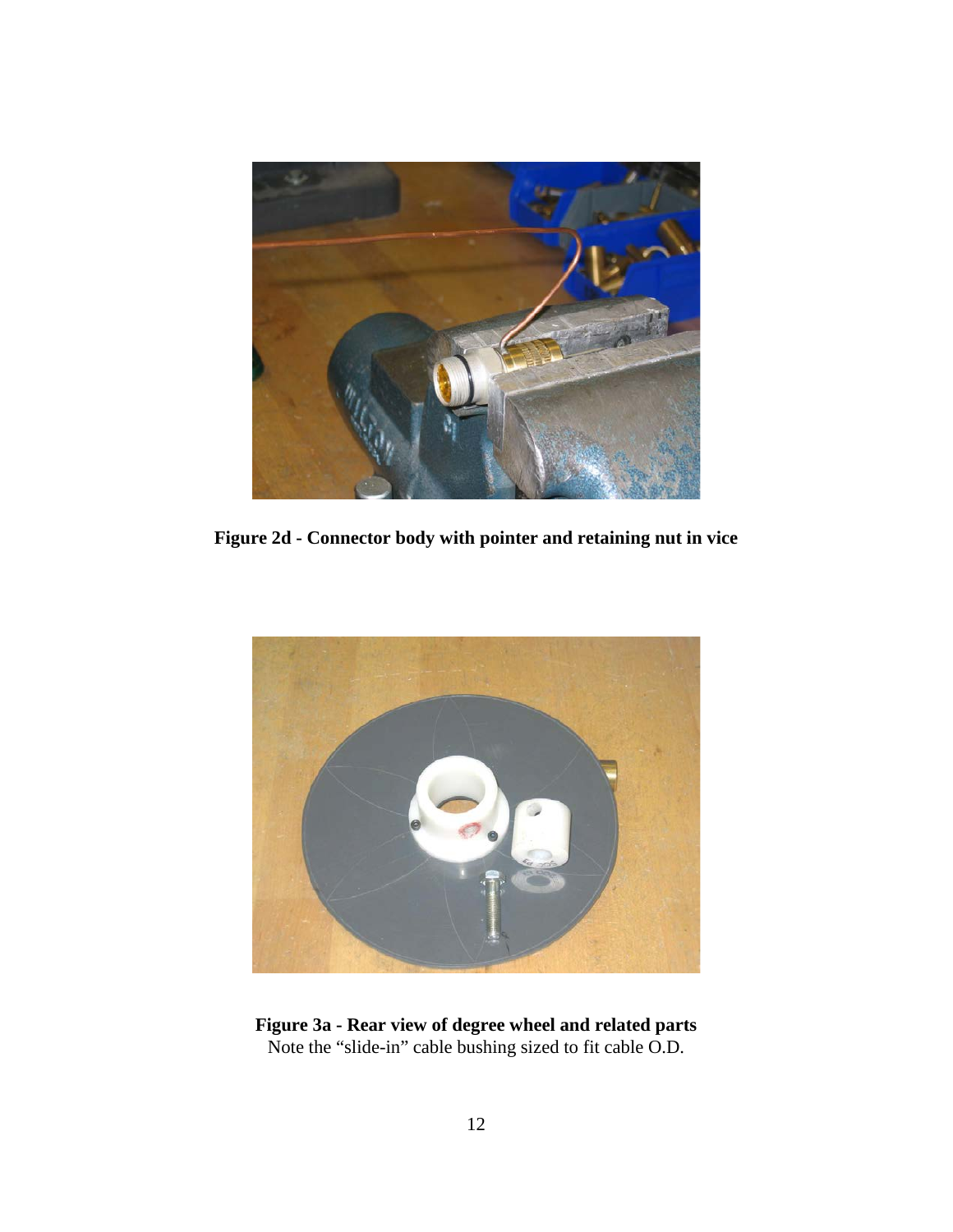

**Figure 3b - Front view of degree wheel** With cable bushing inserted

<span id="page-13-1"></span><span id="page-13-0"></span>

**Figure 4 - Rear view of degree wheel attached to cable**